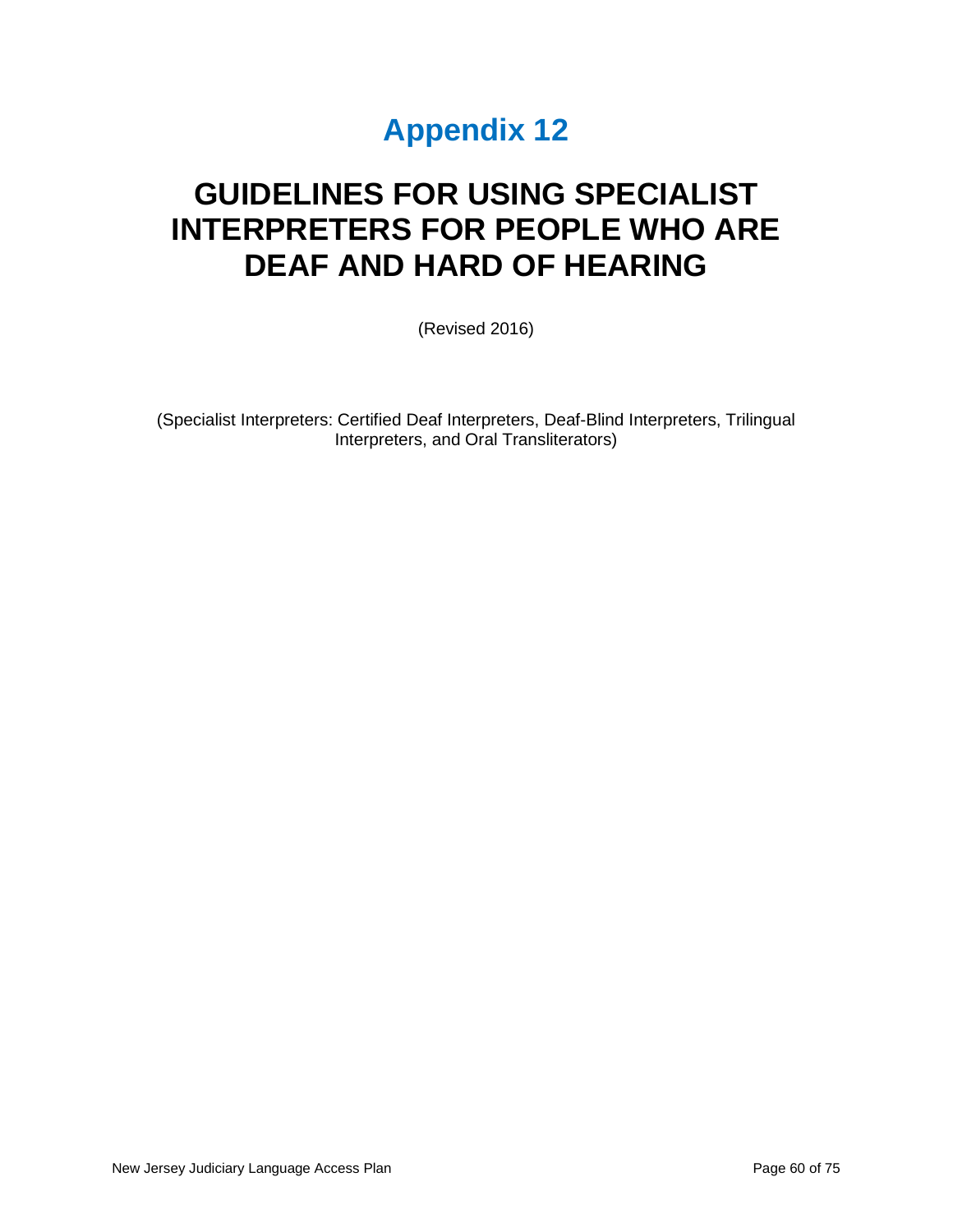# **1. Introduction**

These Guidelines are designed to help judges, lawyers, and others involved in the New Jersey Judiciary (1) understand the unique communication needs of people who are deaf and hard of hearing and (2) provide guidance for improving the odds of successfully accommodating those needs. There is great deal of communication diversity among court users who are deaf and hard of hearing. Over the years the Judiciary has served deaf persons who use non-standard forms of sign language, who use a sign language from another country, who have a secondary disability e.g. deaf and blind, who use sign language and speechread Spanish, or who do not know any sign language and speechread English. In these situations the traditional accommodation of providing the services of an American Sign Language (ASL) interpreter alone is insufficient for ensuring equal access to court services, and a specialist interpreter is needed.

# **2. Types of Specialized Interpreters**

In the field of professional sign language interpreting there are a number of specialist interpreters that have been used in courts nationwide. These interpreters are first certified to do generalist interpreting and then take specialized training and testing to prove their abilities in a specialty area. The following four interpreting specialties identified immediately below are explained in greater detail in the remainder of this document.

- The **Certified Deaf interpreter** (CDI) is the most commonly used specialist interpreter used in the courts and has the widest range of abilities.
- The **Deaf-Blind Interpreter** provides interpretation in various modes to people who are deaf and have limited vision.
- **Trilingual Interpreters** provide interpretation between English, ASL, and Spanish.
- **Oral Transliterators** provide communication access in a way that is easily accessible to those people who do not know sign language and depend on speechreading.

## **3. Certified Deaf Interpreters (CDI)**

**A CDI shall be provided if a person who is deaf or hard of hearing requests one. A CDI shall also be assigned if an ASL interpreter meeting the requirements Standard 2.3 Who May Interpret for the Deaf and Hard of Hearing or a person who is deaf or hard of hearing states that the interpretation is not satisfactory and a CDI would improve the quality of the interpretation. (N.J.S.A. 34:1-69.9)**

Some deaf or hard of hearing individuals have inadequate or no environmental supports and/or have functional skills and competencies significantly below average, making them the most at risk and underserved portion of the overall deaf population.<sup>[1](#page-1-0)</sup> These deaf people are at greater risk for becoming involved in the legal system. In order for this segment of the deaf population to meaningfully participate in court proceedings, programs, and services, they will require the use of a Certified Deaf Interpreter (CDI), sometimes called relay or intermediary interpreter.

The CDI is an interpreter certified by the Registry of Interpreters for the Deaf, Inc. (RID) as proficient in recognizing those ASL constructs that are appropriate to use with such individuals precisely because the CDI lives in an environment without meaningful access to sound - their world is organized visually. CDIs have specialized training and/or experience in the use of gesture, mime, props, drawings, and other tools to enhance communication. The deaf court

<span id="page-1-0"></span><sup>1</sup> NAD (National Association of the Deaf) Position paper, May 2004, <u>A Model for a National Collaborative Service Delivery</u> [System Serving Individuals Who are Low Functioning Deaf,](https://www.google.com/url?q=https://nad.org/sites/default/files/LFDPosition.pdf&) at *[www.nad.org](http://www.nad.org/)*.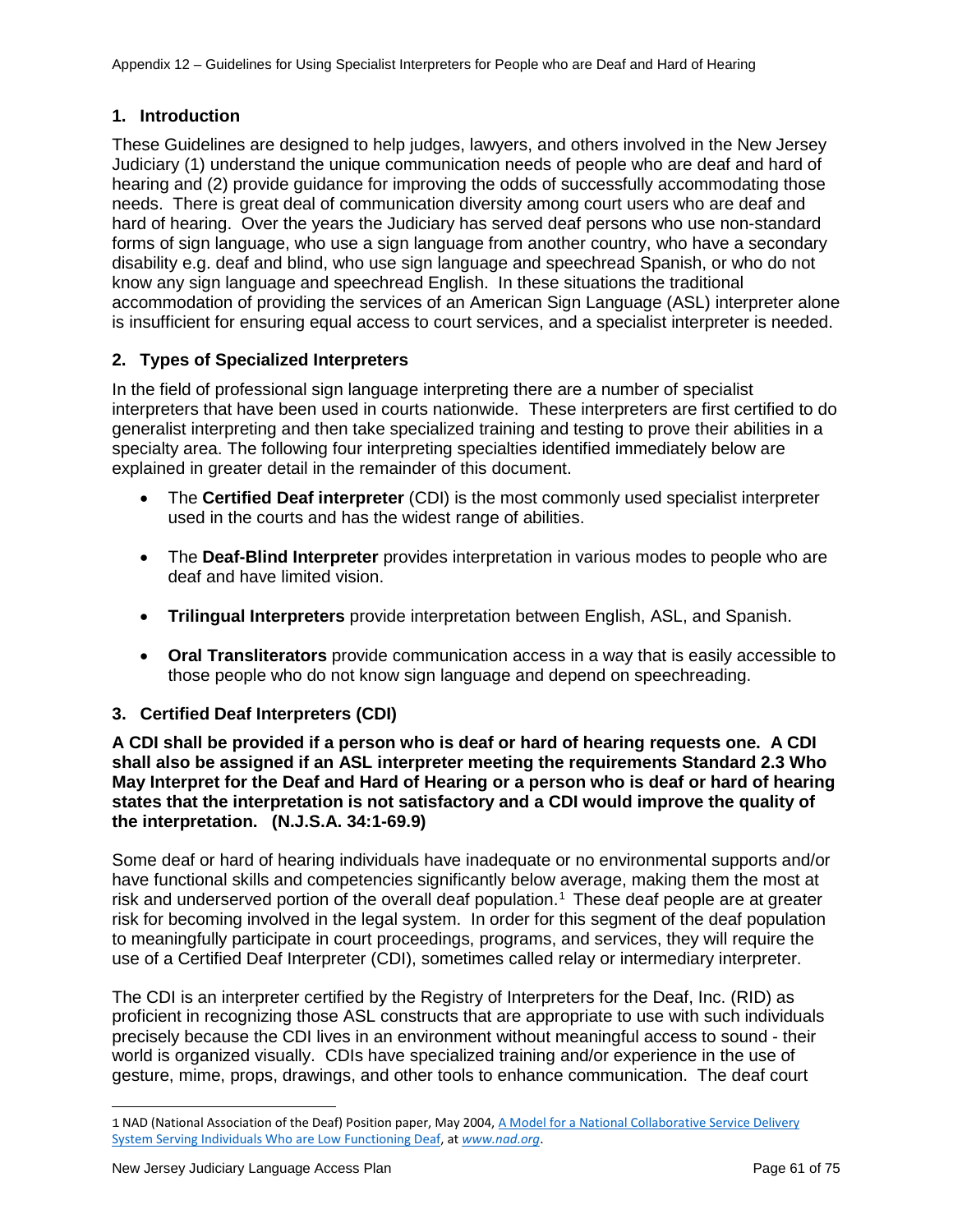user receives the same content as others in the interaction just organized in a more visual, spatial and natural manner.<sup>[2](#page-2-0)</sup>

Similarly, some ASL interpreters do not have native-like competency in ASL and therefore the interpretation of complex legal concepts may have deficiencies consistent with those of a second-language learner. The CDI ensures that the interpretation achieves the level of accuracy required in legal settings.

CDIs must work in partnership with an American Sign Language (ASL) interpreter who can hear and are subject to the same rules and oaths as all other interpreters. In this **Deaf-Hearing interpreting team**, the hearing ASL interpreter interprets from spoken English into sign language that is directed to the CDI. The CDI interprets the ASL message linguistically and culturally in the language or communication mode most readily understood by the deaf court user. The deaf court user communicates information to the CDI, who then interprets the information in ASL to the hearing ASL interpreter, who renders the message into spoken English.

Characteristics of Deaf<sup>[3](#page-2-1)</sup> court users that require the use of a CDI include but are not limited to:

- a. Limited opportunities for acquisition of ASL. Some deaf people do not interact with the signing community and this inhibits their exposure to and acquisition of ASL or any other language.
- b. A bilingual home/school environment, e.g., deaf children born into Spanish-speaking homes who speechread Spanish until entering school where they then begin to be exposed to English, a sign language and any other mode of communication very late in their language development.
- c. The presence of a secondary factor such as limited vision, intellectual and developmental disability, a learning disability, mental illness or problems caused by substance abuse.
- d. A lack of natural language development during the crucial ages of 0-5 years, e.g., a deaf child born into a hearing family in which no one signs. Deaf court users under the age of 16 typically fall into this category.
- e. Limited or no formal education.
- f. Social isolation. Some deaf people lead their lives isolated from both the hearing and deaf worlds. They may lack the general social and cultural knowledge necessary for fluent communication in any language.
- g. Immigrants, migrants, or refugees who are fluent in their native sign language (e.g., British Sign Language, Polish Sign Language, Puerto Rican Sign Language, or Colombian Sign Language), but who have acquired little or no ASL.

<span id="page-2-0"></span><sup>2</sup> NCIEC (National Consortium of Interpreter Education Centers), 2009[, Deaf Interpreters in Court](https://www.google.com/url?q=http://www.interpretereducation.org/wp-) (p. 20-21), at *[www.interpretereducation.org](http://www.interpretereducation.org/)*.

<span id="page-2-1"></span><sup>3</sup> The term "deaf" (with the lowercase "d") refers to the audiological condition of not being able to hear. The term "Deaf" (with the uppercase "D") refers to a particular group of deaf people who share a common language (ASL) and whose cultural knowledge, values, and beliefs were historically created and are actively transmitted across generations. Padden, C., & Humphries, T. (1988). *Deaf in American: Voices from a culture*. Cambridge, Mass.: Harvard University Press.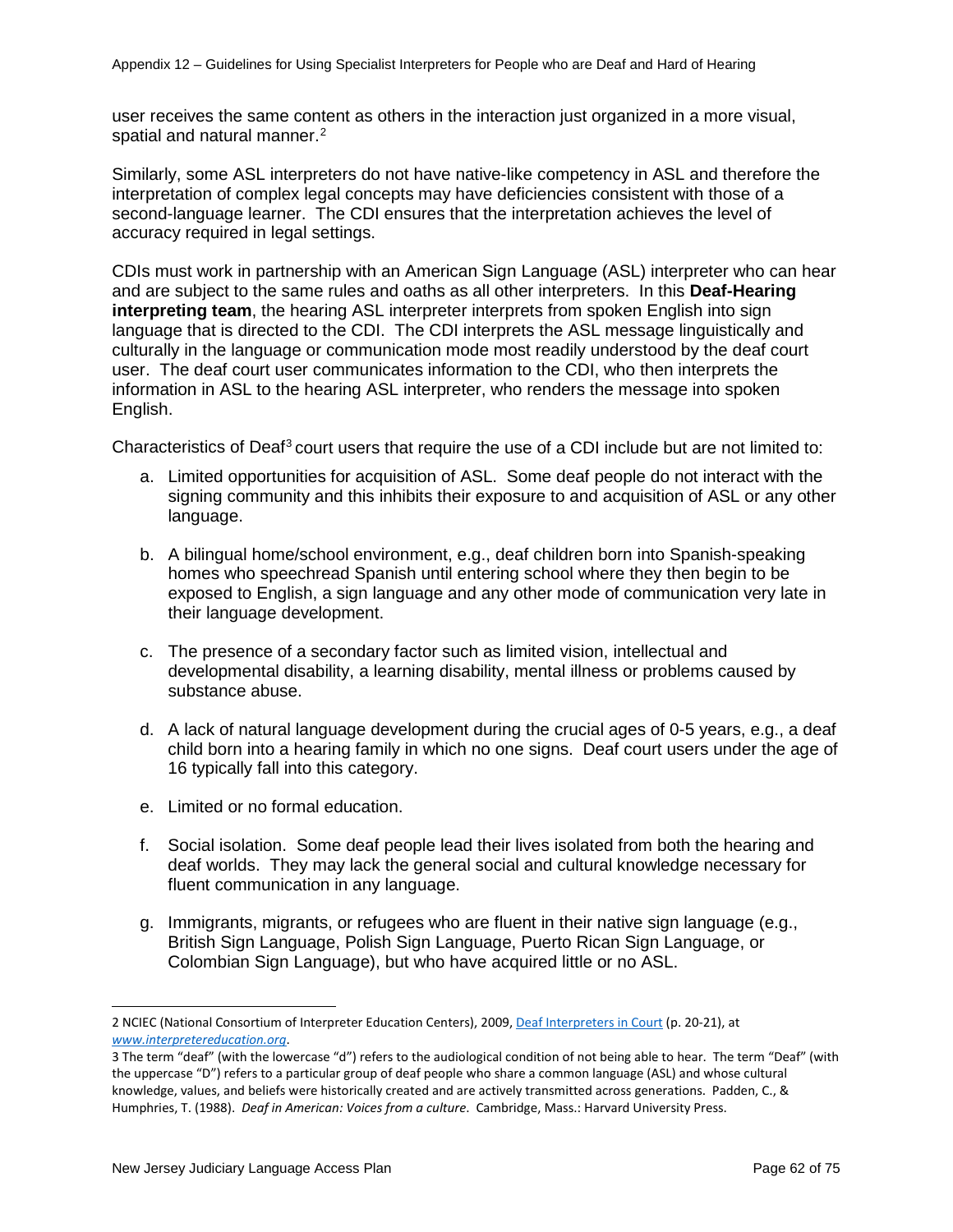The use of CDIs is considered the ideal accommodation for ASL users, even for those who communicate in standard ASL. Therefore in addition to the reasons listed above, CDIs may also be used in significant cases to ensure there are no communication issues, such as first degree crimes.

Once a CDI is requested by the litigant or an ASL interpreter, a CDI must be provided for all subsequent events unless the deaf or hard of hearing person confirms in writing they no longer need the CDI, per Standard 2.9 Waiver of Right to a Sign Language Interpreter, with an exception being the discretionary use noted above.

## **4. Consecutive Mode Required**

Working with a Deaf-Hearing interpreting team requires the strict use of the consecutive mode in all situations. This means the ASL interpreter begins interpreting into ASL only after the English speaker has completed an utterance. Once that interpretation is completed, the CDI then begins interpreting to the deaf person using a variety of visual/gesture communication techniques. The process will be repeated in reverse when the deaf person is the source of the message to be interpreted. Therefore, simultaneous interpretation is not viable in this context.

## **5. Unique Characteristics of Cases that use a CDI**

Each case requiring a CDI is unique and presents its own set of complex linguistic challenges. The value of the CDI lies in the ability to provide an interpretation that conveys information which conforms to the experiential and linguistic framework of the deaf litigant<sup>[4](#page-3-0)</sup>. Therefore the following may occur in these types of cases:

- a. It's not unusual for the Deaf-Hearing team to consult with each other to achieve an accurate interpretation. For example, the ASL interpreter may ask the CDI for verification or clarification before rendering an interpretation into English.
- b. Judges and attorneys may become uncomfortable while they wait for the communication process to be completed. The extra time is necessary given the complexities and unique communication needs of these cases.
- c. At times the CDI may request permission to verify or clarify the testimony from the deaf party.
- d. The interpreters may request clarification from counsel periodically throughout questioning. The interpreters may need to know what the situation looked like visually in order to communicate the concept to the witness. For example, "Do you remember when the DYFS worker came to your house after school?" The interpreters may request to know the gender of the DYFS worker in order to focus the witness back in time to the day "the woman or the man" stopped by her house after school. Similarly a phrase such as "threaten with a weapon" may need clarification as to the type of weapon and the exact nature of the threatening gesture. This may necessitate sidebar discussions or can be part of the open court record, at the discretion of the trial judge.
- e. The interpreters may need to use concrete objects such as paper and pencil for drawing, calendars, clocks, pictures, and dolls to supplement their gestures and signs. Additional space may be needed to allow the deaf person to physically pantomime responses.

<span id="page-3-0"></span><sup>4</sup> NCIEC (National Consortium of Interpreter Education Centers), 2009[, Deaf Interpreters in Court](http://www.interpretereducation.org/wp-content/uploads/2011/06/Deaf-Interpreter-in-Court_NCIEC2009.pdf) (p. 20-21), at *[www.interpretereducation.org](http://www.interpretereducation.org/)*.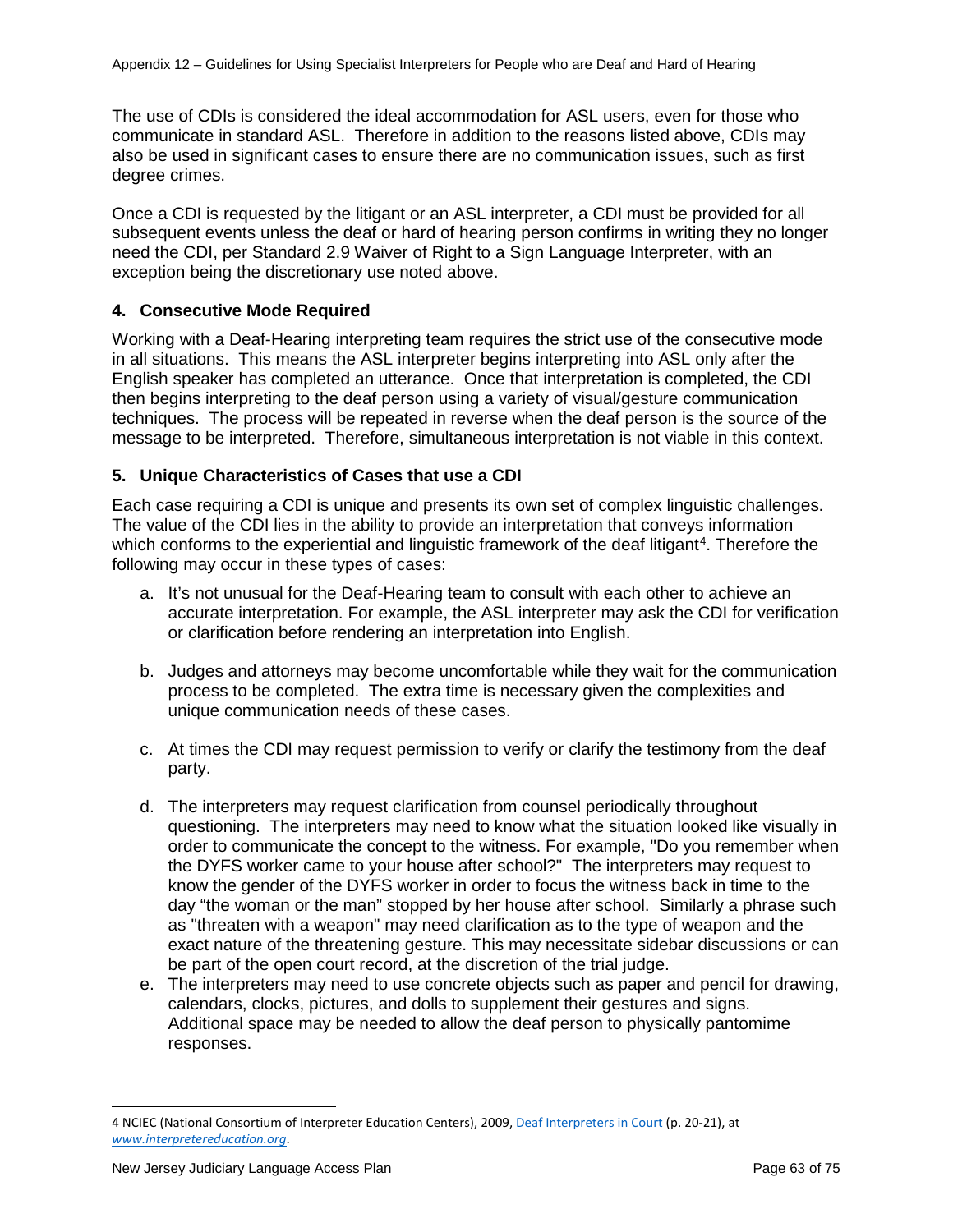## **6. General Suggestions when using a Certified Deaf Interpreter**

To increase the likelihood of a successful communication event, it is suggested that the court do the following:

- a. Increase the amount of time scheduled for each phase of the case.
- b. Make every effort to use the same interpreting team throughout the case.

### **7. Guidelines for Asking Questions to Deaf Persons with Limited or No Ability to Communicate in ASL**

The normal process by which attorneys and judges ask questions in a court of law will not always work successfully when this type of interpreting is necessary. The following suggestions are designed to help attorneys or judges adapt their styles of asking questions to have the greatest likelihood of succeeding in communicating effectively with these types of deaf litigants and witnesses:

- a. Keep questions brief and as specific as possible.
- b. Avoid vague or abstract questions.
- c. Avoid double negatives.
- d. Present questions in sequential time order of the actual series of events in question. Note: Switching back and forth between or among verb tenses can hamper communication.
- e. When the deaf party or witness is unable to answer a specific form of a question, the court should consider allowing leading questions by the direct examiner.

#### **8. Instructions to the Jury When a Deaf Witness Who Has Limited or No Ability to Communicate in ASL Testifies**

One noticeable characteristic of signed communication is nodding. This signifies that the communication is received, but does not necessarily signal agreement or an affirmative response. Judges should advise juries of the following:

- a. When the deaf witness nods, it is in no way an indication that he or she understands what is being communicated. It may merely indicate a willingness to continue the conversation.
- b. Similarly, nodding is in no way an indication that the deaf person is answering "Yes" or "No."
- **c.** Ignore the nods and wait for the interpreters to render the complete response -before drawing any inferences about what the witness said.

#### **9. Deaf-Blind Specialist Interpreter**

Court users with visual impairments will have differing degrees of vision loss and hearing loss. The amount and type of vision and hearing loss a person has determines the type of interpreting that will be most effective for that individual<sup>[5](#page-4-0)</sup>. An experienced and certified Deaf-Blind interpreter can assess the appropriate method and position required to best accommodate the

<span id="page-4-0"></span><sup>5</sup> RID Standard Practice Paper, Interpreting for Individuals who are Deaf-Blind, 2007, [http://rid.org/about](http://rid.org/about-interpreting/standard-practice-papers/)[interpreting/standard-practice-papers/](http://rid.org/about-interpreting/standard-practice-papers/)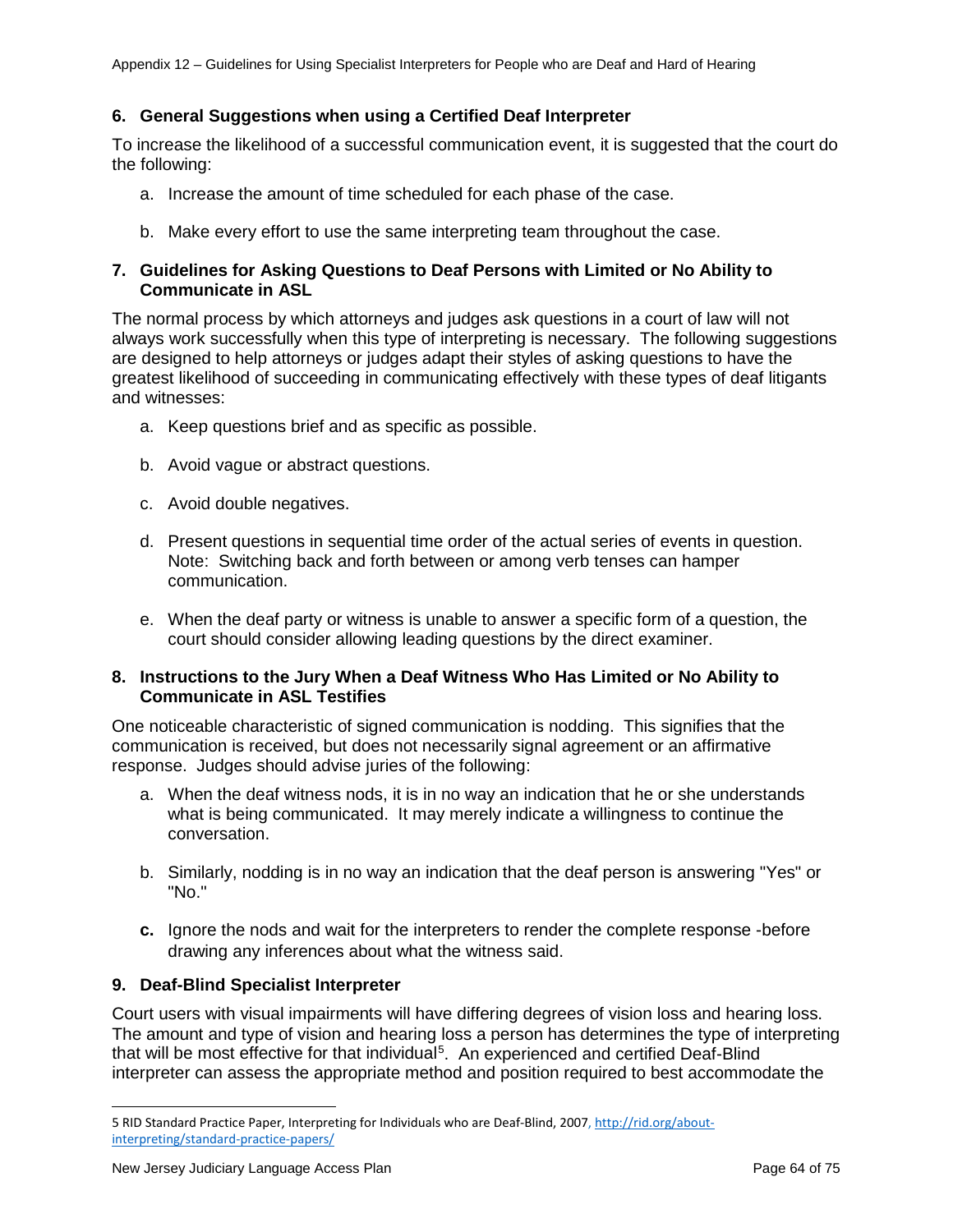court user. Most CDI interpreters can provide this service in a Deaf-Hearing team as described in section 4.

Two common types of deaf-blind interpreting:

- a. Close visual range The interpreter(s) and the deaf-blind consumer are positioned very close to one another and often provided with additional lighting.
- b. Tactile sign language The sign language is received by the sense of touch with one or two hands.

Deaf-blind interpreting is physically and mentally demanding and will require a team of interpreters unless the event is under one hour, in which case one interpreter may be sufficient.

## **10. Tri-Lingual Specialist Interpreters**

Trilingual interpreters are most often used for situations in which the court user is of Hispanic/Latino origin and for whom ASL is a second or foreign language<sup>[6](#page-5-0)</sup>. There has been an increase in the number of court users who are deaf, speechread Spanish and may need support by using American Sign Language. In these situations a trilingual interpreter (English, Spanish and ASL) is the best accommodation. The term "trilingual interpreting" as a standalone term refers to the act of interpreting between three independent languages. For the purposes of this document "trilingual interpreting" will refer to the act of interpreting between ASL, Spanish and English.

A trilingual interpreter must be competent in these three languages and their regional varieties<sup>[7](#page-5-1)</sup>. Many trilingual interpreters will incorporate signs from the sign language of the deaf person's native country. There is a limited number of trilingual interpreters. As of 2015 only the state of Texas offers a trilingual certification. Interpreters with this certification should be used preferentially and all others need to be voir dired by the trial judge. See Standard 1.3.5 Rule of Evidence 604 Interpreters. In some cases, a CDI may be useful when a true trilingual interpreter is not available.

## **11. Oral Transliterators**

**Oral Transliterators, also called oral interpreters, facilitate spoken communication between individuals who are deaf and hard of hearing and individuals who are not. Individuals who use this type of interpreter, use speech and speechreading as their primary mode of communication and may or may not know or use manual communication or sign language**[8](#page-5-2) **.**

Oral transliterators always position themselves very close to the deaf or hard of hearing person, typically directly across from them. Courtrooms typically pose difficulties for speech readers since speakers including witnesses, the opposing attorney and judge may not be close enough for speechreading.

Oral transliterators can be located through the same agencies that provide ASL interpreters. The Registry of Interpreters for the Deaf does certify oral transliterators. It is preferable to have an interpreter with this credential. It is important to convey that the assignment needs an oral transliterator since not all ASL interpreters possess this skill set.

<span id="page-5-0"></span><sup>6</sup> NCIEC (National Consortium of Interpreter Education Centers), 2014[, Toward Effective Practice: Interpreting in Spanish-](http://www.interpretereducation.org/wp-content/uploads/2014/04/Toward-Effective-Practice-Interpreting-in-Spanish-Influenced-Settings.pdf)[Influenced Settings](http://www.interpretereducation.org/wp-content/uploads/2014/04/Toward-Effective-Practice-Interpreting-in-Spanish-Influenced-Settings.pdf) (p. 4), at *[www.interpretereducation.org](http://www.interpretereducation.org/)*.

<span id="page-5-2"></span><span id="page-5-1"></span><sup>7</sup> NCIEC (National Consortium of Interpreter Education Centers), [ASL/Spanish/English,](http://www.interpretereducation.org/specialization/aslspanishenglish/) at *[www.interpretereducation.org](http://www.interpretereducation.org/)*. 8 RID Standard Practice Paper, Oral Transliteration, 2007[, http://rid.org/about-interpreting/standard-practice-papers/](http://rid.org/about-interpreting/standard-practice-papers/)